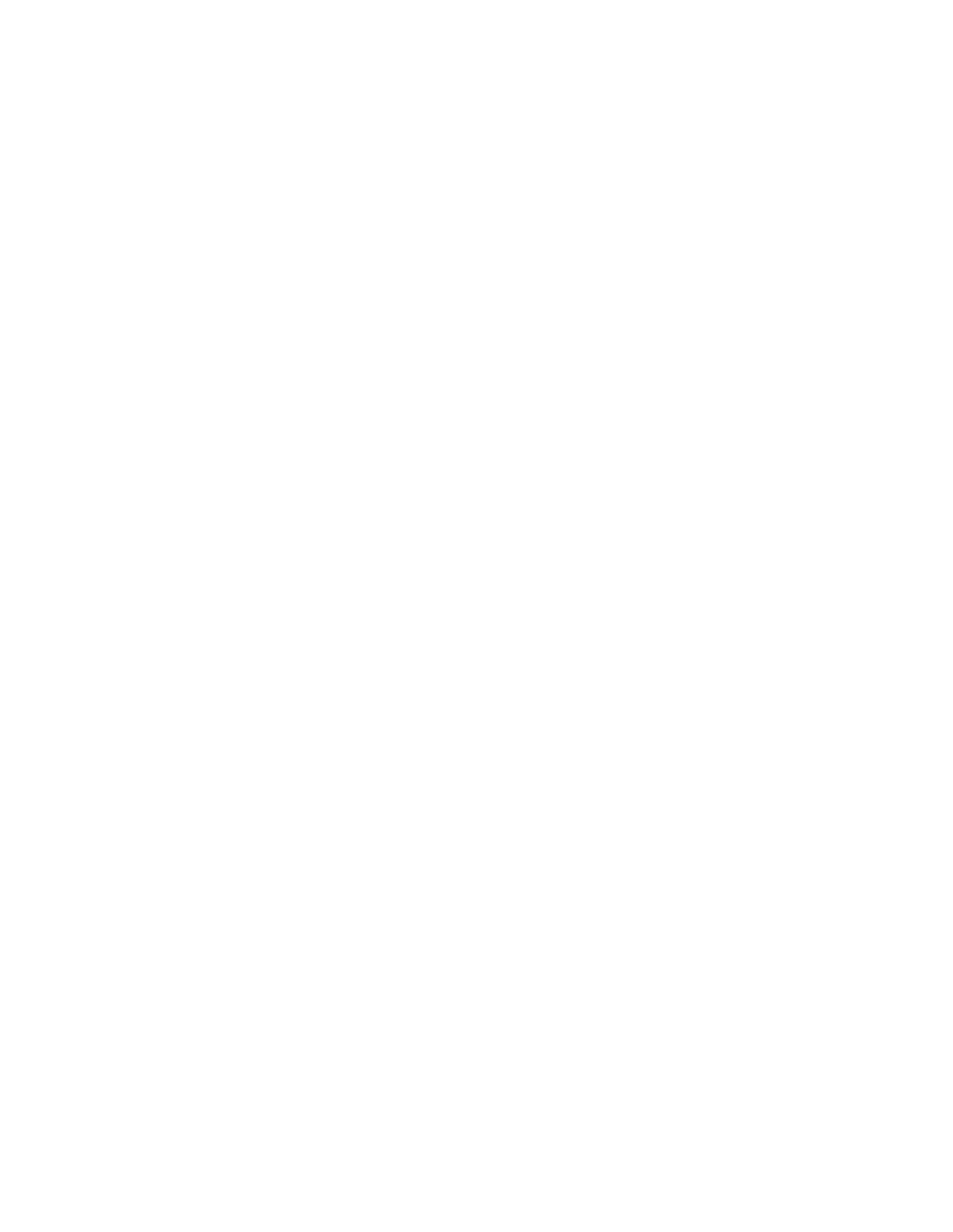# *A Message from the Print Shop Supervisor*

First of all, I want to say thank you for what you do! It takes special people to prepare the students of today for a bright future tomorrow. And thank you for allowing myself and the staff of the FISD Print Shop to provide your printed materials.

The FISD Print Shop Procedures Guide is designed to provide District employees with information concerning the submission of items to be printed or reproduced. This manual is available on the District's website for your convenience. Your adherence to these procedures enables the Print Shop Staff to provide efficient, reliable printing services for all employees.

I encourage you to discuss your concerns about printing with me anytime and I welcome your suggestions on how we might better serve the employees of FISD.

I look forward to working with each of you this year.

Thanks so much for your cooperation and have a wonderful school year!

Jaclyn King Print Shop Supervisor Friendswood I.S.D. 400 Woodlawn, Suite B Support Center [jking@fisdk12.net](mailto:jking@fisdk12.net) Office x6732 Main x6635



**GENERAL INSTRUCTIONS**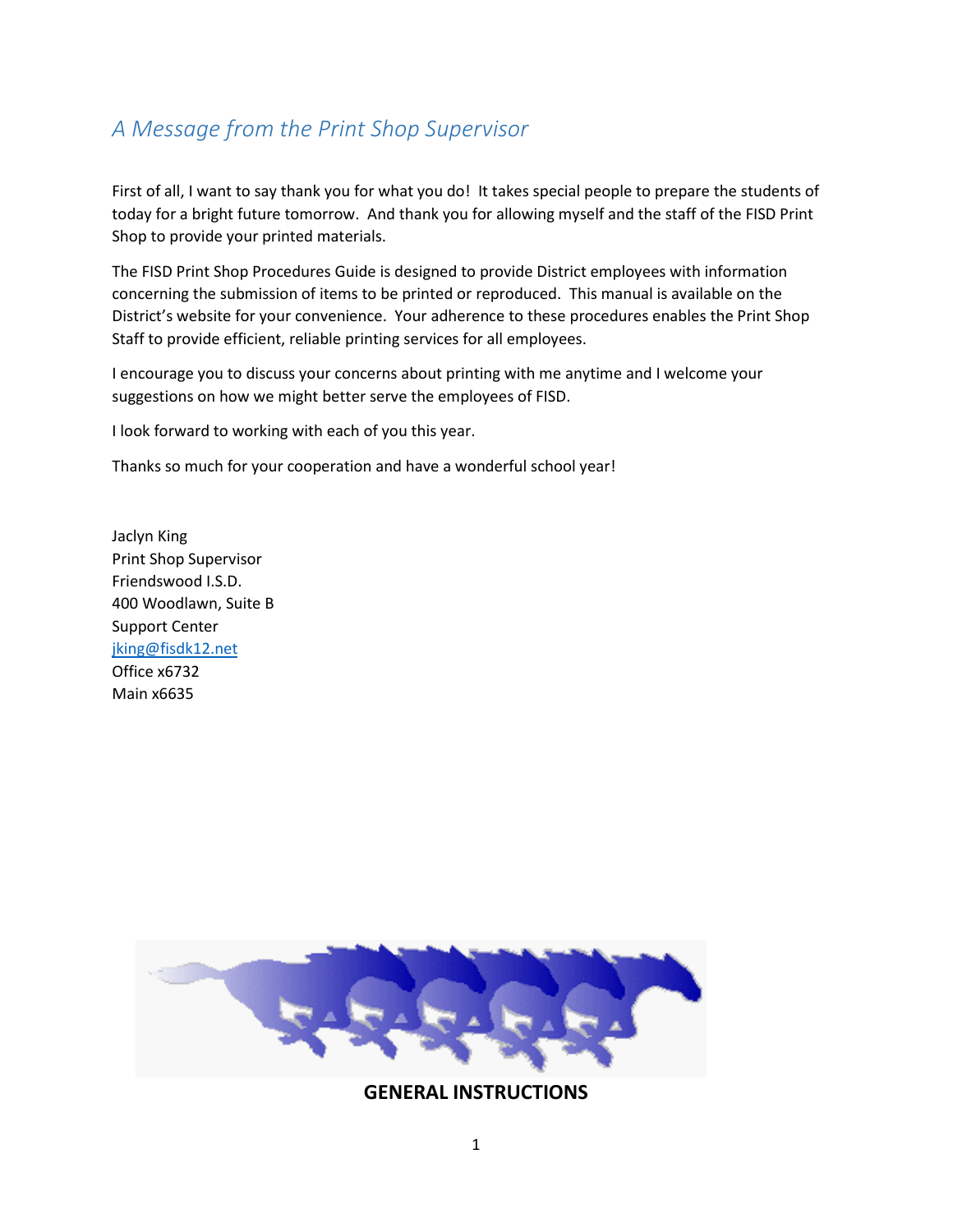# **1. Printing Request Forms**

A printing request form must be completed for each job requested. Please be sure to give complete instructions. Jobs will be processed according to the instructions on the form. If the instructions are incomplete, we will email you for more information.

### **2. Priority Printing Requests**

In case of an emergency, Principals may approve priority requests. **The form must be SIGNED by the Principal. Please do not abuse this privilege.** These requests must be *HAND-CARRIED* to the Print Shop and *PERSONALLY PICKED-U***P** from the Print Shop. **If the request is not submitted before 4:00 p.m., the job may not be completed by the following day.** 

# **3. PTO's, Booster Clubs and Student Organizations**

Printing by PTO's, Booster Clubs, and Student Organizations must be written on the job request form to eliminate confusion with District printing. Billing will be handled through the district administration's Finance Department. Printing must be picked up by the representative.

# **4. Copy-Ready Originals**

All items submitted for printing must be copy-ready and must be thoroughly proofed prior to submission to the Print Shop.

#### *NOTE: Items will be printed exactly as submitted.*

Submit only clear, concise copies. The quality of a printed item diminishes over time as it is reproduced. If you submit poor quality items to the Print Shop, the result will be an even poorer quality product.

All copy-ready materials submitted for printing must be on 8  $\frac{1}{2}$  x 11 or 8  $\frac{1}{2}$  x 14 or 11 x 17 white paper.Items that are cut and pasted or taped will not be accepted.Please make one good original on the school office copier before submitting to the Print Shop.

#### *NOTE: Please do not submit originals with pencil, purple, red or blue ink. They do not reproduce well.*

Please do not send magazines or books to the Print Shop. Make a copy of items first, then submit for printing. Cut off black edges from copy and make a full-sized original.

*NOTE: Black edges left on a copy, after only a few copies, will take the machine out of service for several hours.*

*REMEMBER:**Always make and keep a copy of every item before submitting it for printing in case of loss or ruined copy!*

#### **5. Process Time**

Printing services will be offered every day during the regular (five day) work week.

**PLAN AHEAD! Allow at least five (5) working days for each job to be processed.** Do not include weekends or holidays when determining due date. Do not turn in a job on Friday and expect it to be ready Monday morning. Also, allow extra time for delivery. Large jobs will require more than one week. Every effort is made to process each job as soon as possible, and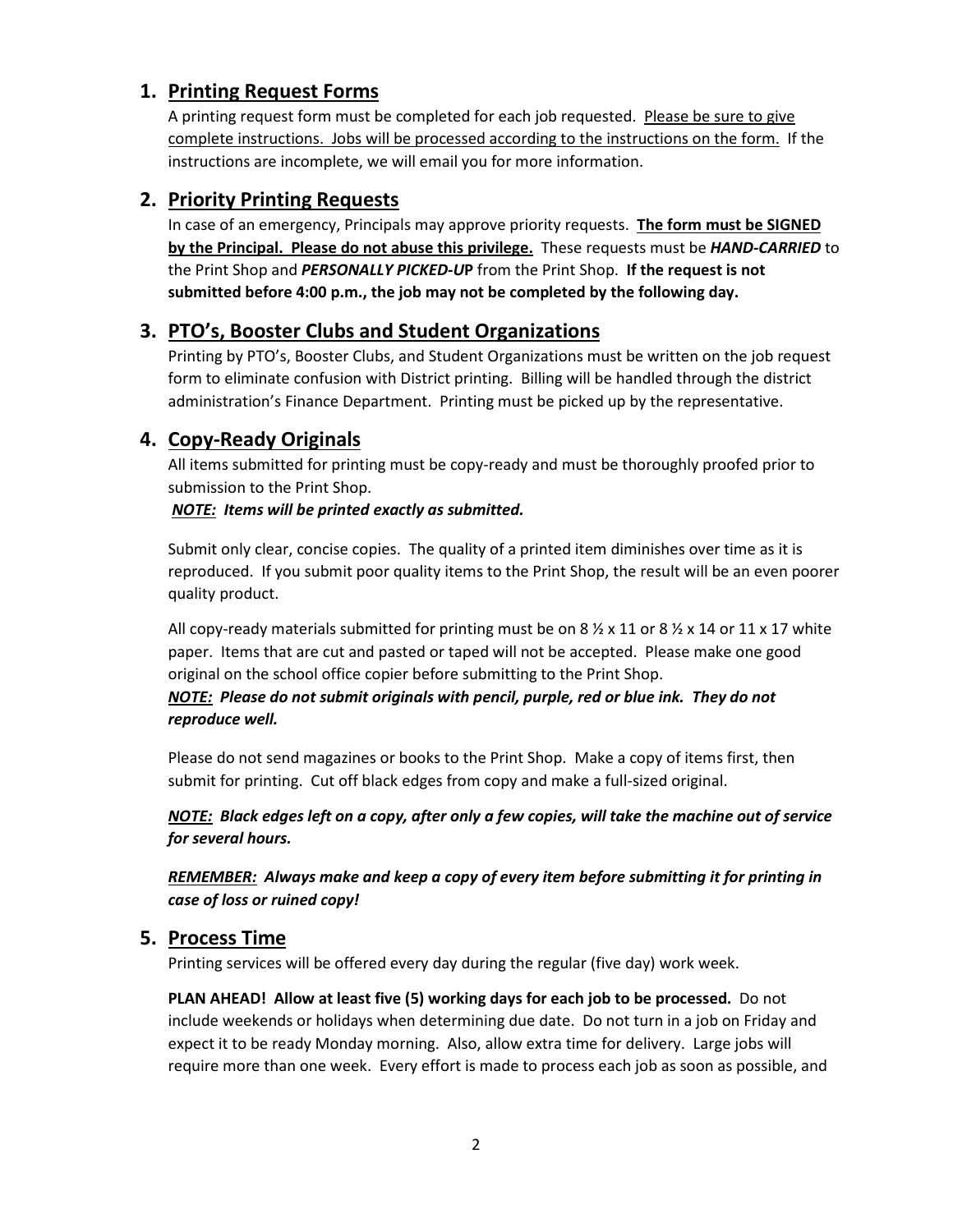many times it only requires one day; however, that does not change the 5-day processing requirement.

#### *NOTE: Please remember, your job is not the only job in the Print Shop.*

Although you are encouraged to submit orders ahead, please specifically designate the date you require each item. Be fair to your colleagues. The Print Shop processes print jobs for over 400 employees and takes pride in giving each job the time and attention it needs. Please give us ample time to process your printing requests by adhering to the five day rule.

#### *NOTE: Tests and classroom worksheets will be given priority over other printing jobs, but remember to designate that the item to be printed is a test or worksheet.*

Every effort is made to provide you with quality printing or copies, but if the copiers are down or producing inferior copy quality, please be patient.

# **Quantity Requested**

**Please coordinate print jobs with the teachers in your grade/department and check with your team leader before requesting copies.** If other teachers in your department want the same item printed, it will save time if all can be printed at the same time.

# **6. Print Request Pick-Up and Delivery Service**

Print requests are picked up from campuses by district mail service first thing each morning. Completed print jobs will be delivered to each campus at the start of the school day.

We encourage you to discuss your print requests with any of the Print Shop staff. The Print Shop is located at 400 Woodlawn, Suite B, in the Support Center building (next to the transportation department). The telephone number is 281-482-2696 or 281-996-6635. Please direct comments or compliments to Jaclyn King, the Print Shop Supervisor[, jking@fisdk12.net,](mailto:jking@fisdk12.net) Office ext 6732, Main ext 6635.

# *Print Shop Hours: 7:30 – 4:30 (Gates open at 7:00am and close at 5:00pm)*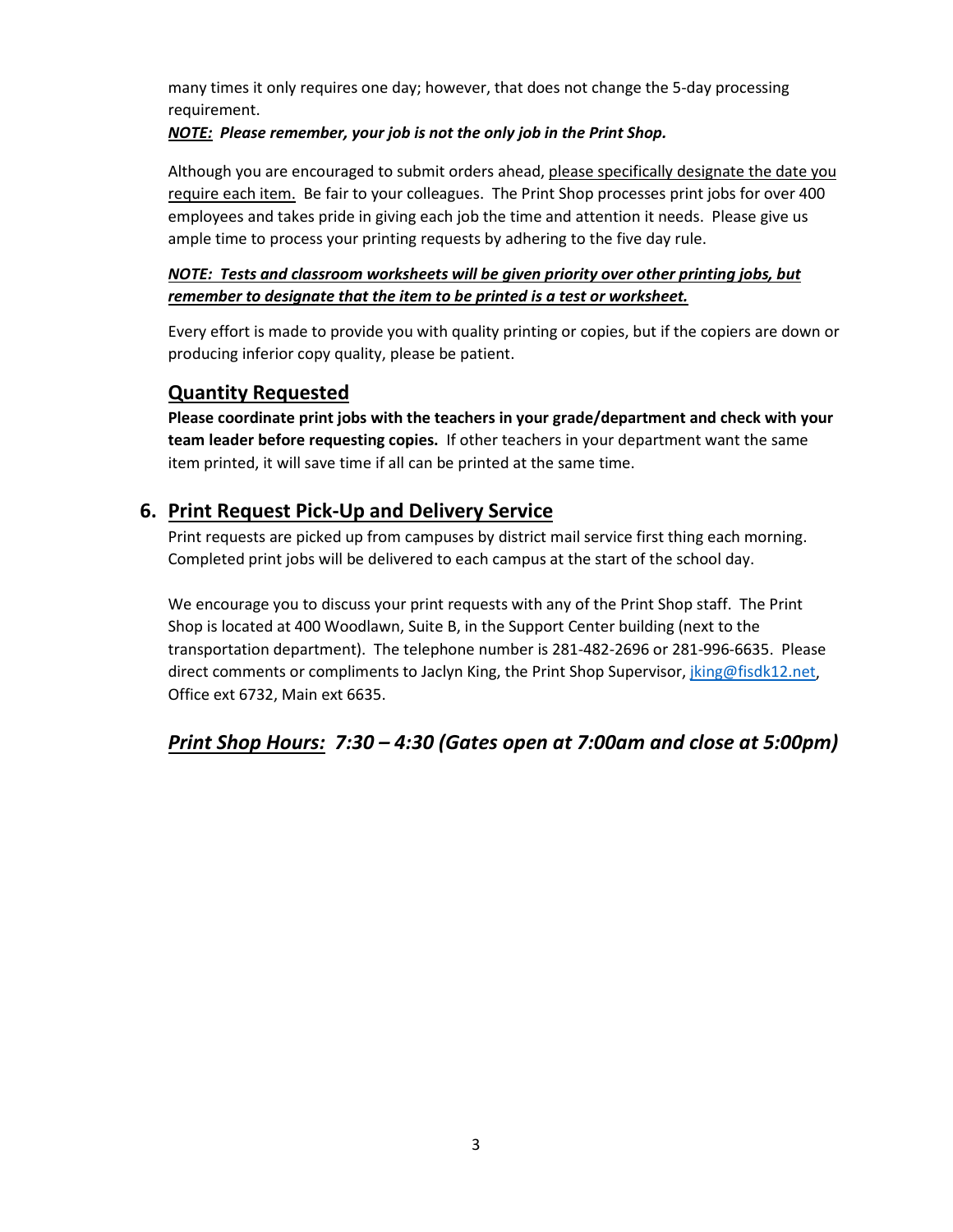# **PRINTING REQUEST FORM INSTRUCTIONS**

| School/Department:              | Campus or department of person making request                                                                                                                                                                                                                                  |
|---------------------------------|--------------------------------------------------------------------------------------------------------------------------------------------------------------------------------------------------------------------------------------------------------------------------------|
| Teacher:                        | Name of person making request                                                                                                                                                                                                                                                  |
| Date:                           | Date the form is completed by the person making request                                                                                                                                                                                                                        |
| Date Needed:                    | Date the job is needed. Designate the due date for each job requested.<br>NOTE: You must allow at least five (5) working days (not including weekends, holidays<br>or non-work days) for each job to be processed. Some jobs will require longer than five<br>days to process. |
| Quantity:                       | List quantity needed for each page submitted.                                                                                                                                                                                                                                  |
| Size:                           | List size of paper required. For example: $8\frac{1}{2} \times 11$ - Letter size or $8\frac{1}{2} \times 14$ - Legal size.<br>Designate other sizes as needed.                                                                                                                 |
| Color:                          | Color of paper - NOT color of ink. Black ink will be used unless otherwise specified.<br>Colored ink will only be used for specialty jobs.<br><b>NOTE:</b> Color ink jobs are more expensive. Please ask for pricing if necessary.                                             |
| <u>Job</u>                      |                                                                                                                                                                                                                                                                                |
| Description:                    | Brief description of each item to be printed. If more than one job is submitted at one<br>time, list instructions for each job. This is important for future reference and<br>recordkeeping.                                                                                   |
| Pad:                            | Items of 50+ sheets may be padded (glued on one end) up to 8 $\frac{1}{2}$ x 11 in size.                                                                                                                                                                                       |
| <u>*Drill:</u>                  | Holes may be drilled upon request. Three holes are standard. *See note below                                                                                                                                                                                                   |
| Fold:                           | Collated and/or stapled jobs may not be folded, unless it is part of a booklet print job.<br>Only single sheets may be folded.                                                                                                                                                 |
| Collate:                        | Arrange pages in the sequence they are to be printed. Numbered pages will assure<br>proper order.                                                                                                                                                                              |
| <u>Cut:</u>                     | We cannot cut anything smaller than $2 \frac{1}{2}$ inches.                                                                                                                                                                                                                    |
| *Staple:                        | Jobs will not be stapled unless instructions are given to do so. Please note if a job will<br>need two staples (on outside) or booklet (on inside and folded) *See note below                                                                                                  |
| Front Only:                     | Designate if item is to be printed on one side only.                                                                                                                                                                                                                           |
| Front & Back:                   | Designate if item is to be printed on front and back of each page.                                                                                                                                                                                                             |
| <b>Authorized</b><br>Signature: | The person authorized to approve printing requests on your campus.                                                                                                                                                                                                             |
| <u>*Note:</u>                   | Either request that the item be drilled or stapled, but not both. Reason: The item is<br>automatically stapled by the copy machine. If the item is then drilled, the drill bit hits<br>the staple and dulls the bit and breaks the staple.                                     |